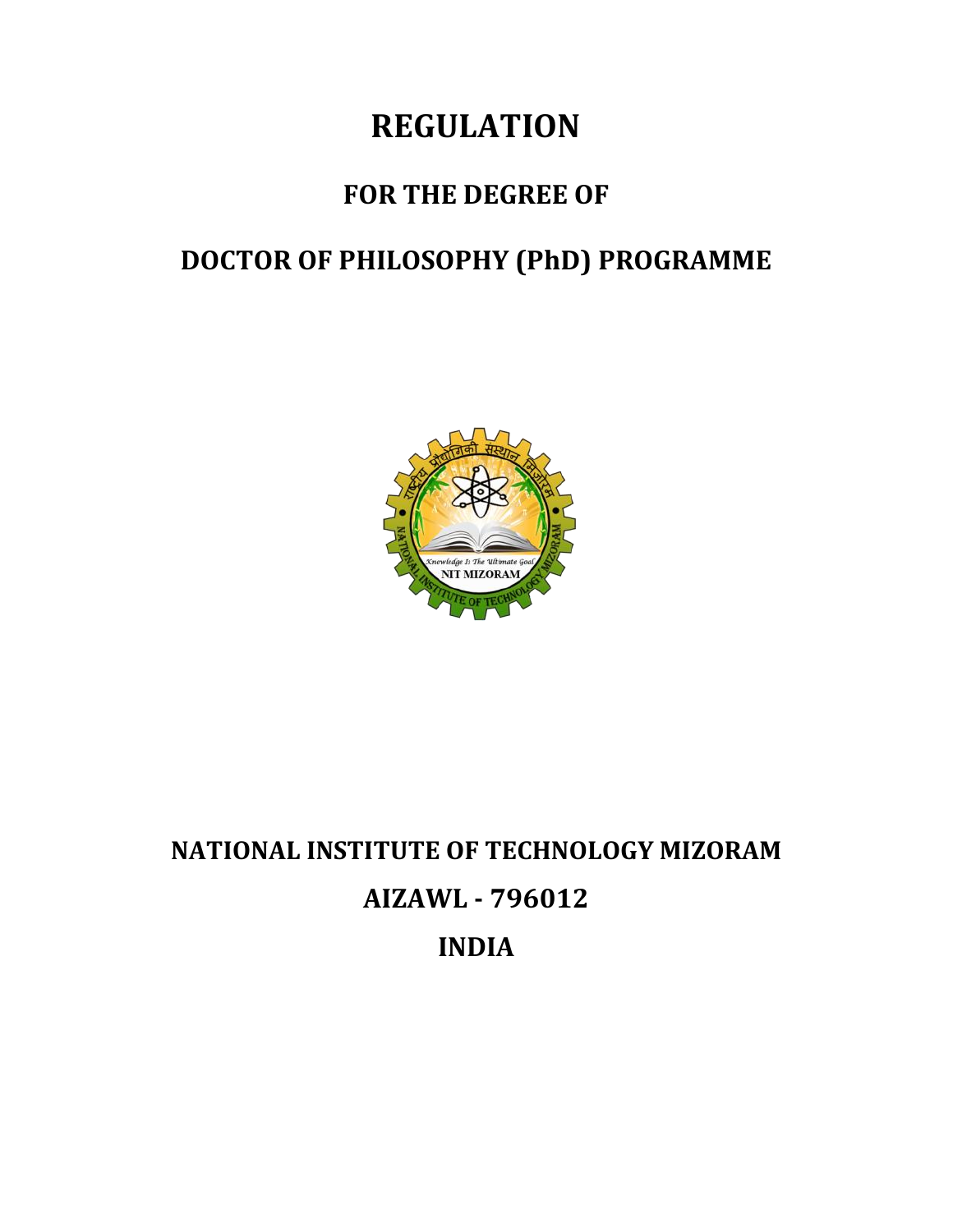#### **REGULATIONS FOR THE DEGREE OF DOCTOR OF PHILOSOPHY (PhD)**

|             | <b>GENERAL</b>                                                                                                                                                                                                                                                                                        |
|-------------|-------------------------------------------------------------------------------------------------------------------------------------------------------------------------------------------------------------------------------------------------------------------------------------------------------|
| $\vert$ 1.1 | The Institute provides facilities for research leading to the award of Degree of<br>Doctor of Philosophy (PhD) in the areas related to all branches of Engineering,                                                                                                                                   |
|             | Science and Humanities & Social Sciences.                                                                                                                                                                                                                                                             |
| 1.2.        | $\parallel$ (i) PhD Programme to be carried out at NIT Mizoram under supervision of faculty<br>of the Institute. In special cases joint supervisors/ Co-supervisor from outside the<br>Institute may be allowed.<br>(ii) For the internal faculty members who have joined the Institute after their M |
|             | Tech degree may be allowed to register for PhD programme with Supervisors /<br>Co- supervisors from Central Universities/ Central Institutes/ Universities or<br>Institutes of Repute such as IISc, IITs, IIMs, NITs, IIITs, NITIE, etc.                                                              |

| $\overline{2}$ | <b>CATEGORIES OF PhD STUDENTS</b>                                                                                                                                                                                                                                                                                                                                                                                                      |
|----------------|----------------------------------------------------------------------------------------------------------------------------------------------------------------------------------------------------------------------------------------------------------------------------------------------------------------------------------------------------------------------------------------------------------------------------------------|
|                | The Institute admits PhD students under the following categories:                                                                                                                                                                                                                                                                                                                                                                      |
| 2.1            | <b>REGULAR</b><br>A student in this category works full-time for his/her PhD degree. He/she<br>receives assistantship from the Institute or fellowship from any recognized<br>funding agency depending on GATE/NET (UGC/CSIR)/other qualification.                                                                                                                                                                                     |
| 2.2            | <b>SPONSORED</b><br>A student in this category is sponsored by a recognized R&D organization,<br>academic institution, government organization or industry for doing research in<br>on a fulltime basis. The Institute does not provide any<br>the Institute<br>assistantship/fellowship to such a student.                                                                                                                            |
| 2.3            | <b>SELF-FINANCED</b><br>A student in this category works full-time or part-time towards the PhD<br>Programme. The Institute does not provide any assistantship/fellowship to such a<br>student.                                                                                                                                                                                                                                        |
| 2.4            | PROJECT-STAFF<br>This category refers to a student who is working on a sponsored project in the<br>Institute and is admitted to the PhD Programme to work on a full-time basis. The<br>remaining duration of the project at the time of admission should be at least one<br>year. If the project gets completed before the student completes his/her PhD<br>Programme, his/her category will be converted to that of REGULAR category. |
| 2.5            | PART-TIME<br>A student in this category is a professionally employed person, who pursues the<br>PhD Programme while continuing the duties of his/her service in NIT Mizoram or<br>elsewhere. The Institute does not provide any assistantship/fellowship to such a<br>student.                                                                                                                                                         |
| 2.6            | <b>EXTERNAL</b><br>This category refers to a student employed in an R&D organization/academic<br>institution/industry having adequate research facilities. The research work<br>leading to the PhD degree may be carried out largely in the parent organization of                                                                                                                                                                     |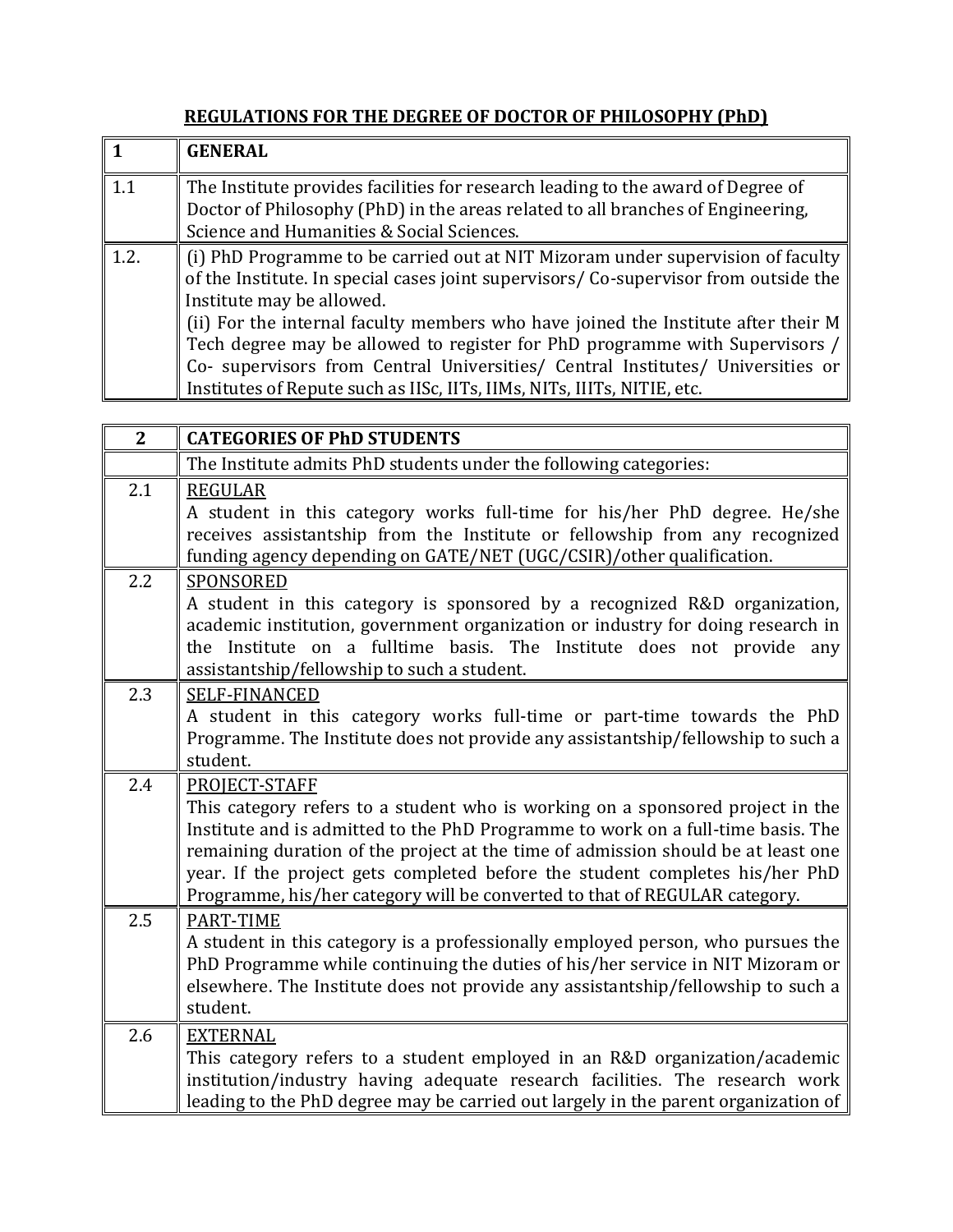| the candidate under a Local Supervisor from the organization but with the overall |
|-----------------------------------------------------------------------------------|
| guidance provided by a faculty member (Institute Supervisor) of the               |
| Department/Centre in which he/she is registered. The Institute does not provide   |
| $\parallel$ any assistantship/fellowship to such a student.                       |

| <b>CHANGE OF CATEGORY</b>                                                  |
|----------------------------------------------------------------------------|
| The Chairman, Senate on recommendation of the Doctoral Committee (DC)      |
| approves change from one category to another after completing 3 semesters. |

| 4   | <b>ADMISSION TO PhD PROGRAMME</b>                                                                                                                                                                                                                                                                                                                               |
|-----|-----------------------------------------------------------------------------------------------------------------------------------------------------------------------------------------------------------------------------------------------------------------------------------------------------------------------------------------------------------------|
| 4.1 | <b>Eligibility Criteria:</b><br>Details of eligibility criteria for admission to various PhD programmes are given<br>below. These criteria are revised by the Senate from time to time. Relaxation in<br>academic qualification for reserved categories of students is as per Government of<br>India guidelines.                                                |
| 4.2 | <b>PhD</b> in Engineering:                                                                                                                                                                                                                                                                                                                                      |
|     | Masters Degree in the area of Engineering/Technology from a recognized<br>University/ Institute with a minimum CGPA of 6.5 in 10 point scale or 60 % of<br>marks in the qualifying examinations.<br>0 <sub>R</sub><br>Bachelor's degree in Engineering/Technology in a relevant area with a minimum<br>CGPA of 7.5 or 70% of marks and with a valid GATE score. |
| 4.3 | <b>PhD</b> in Science:                                                                                                                                                                                                                                                                                                                                          |
|     | Masters Degree in the area of Science from a recognized University/ Institute with<br>a minimum CGPA of 6.5 in 10 point scale or 60 $\%$ of marks in the qualifying<br>examinations and qualify the NET examination conducted by CSIR.                                                                                                                          |
| 4.4 | PhD in Humanities & Social Sciences:                                                                                                                                                                                                                                                                                                                            |
|     | Masters Degree in Arts/Commerce/Social Sciences/other relevant areas from a<br>recognized University/Institute with a minimum CGPA of 6.0 in 10 point scale or<br>55% marks in the qualifying examinations and qualify the NET examination<br>conducted by UGC.                                                                                                 |

| $\overline{5}$ | <b>ADMISSION PROCEDURE</b>                                                    |
|----------------|-------------------------------------------------------------------------------|
| 5.1            | Admission to the PhD Programme of the Institute normally takes place in       |
|                | January/July every year.                                                      |
| 5.2            | Admission to all categories of students is granted on the basis of            |
|                | interview/admission test held usually during the month of December/June every |
|                | year.                                                                         |
| 5.3            | The following documents are to be furnished along with the application by     |
|                | candidates falling under Sponsored, Project Fellow, Part-time and External    |
|                | categories:                                                                   |
|                | Form I: Sponsorship letter for Sponsored category.                            |
|                | Form II: No objection certificate from the Institute.                         |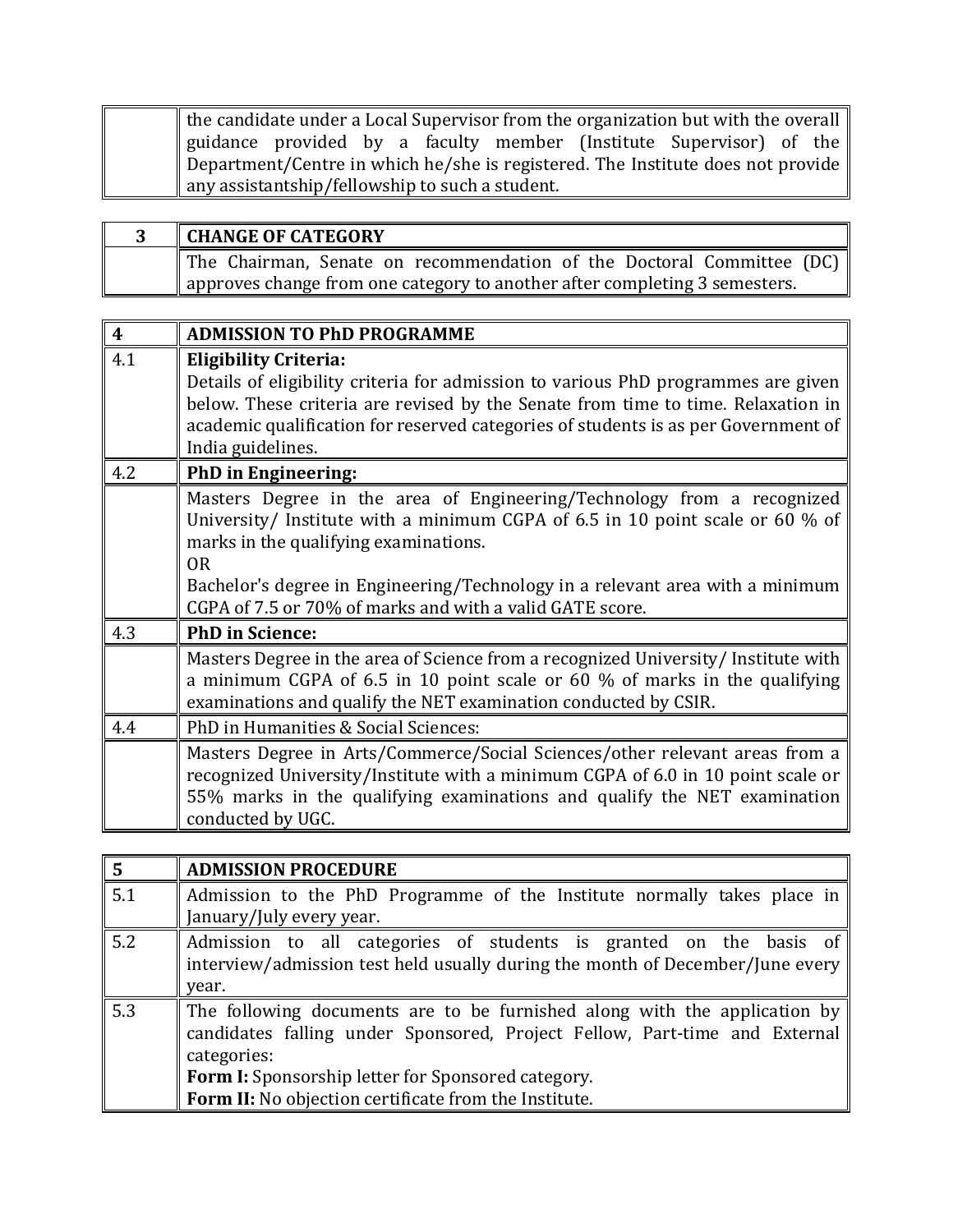| <b>Form III:</b> No objection certificate from the employer.      |
|-------------------------------------------------------------------|
| <b>Form IV:</b> Sponsorship certificate for External category.    |
| <b>Form V:</b> No objection certificate for NIT Mizoram Employee. |

| $6\phantom{1}6$ | <b>ASSISTANTSHIP</b>                                                               |
|-----------------|------------------------------------------------------------------------------------|
| 6.1             | Institute assistantships will be available to eligible students as per Institute   |
|                 | norms.                                                                             |
| 6.2             | Assistantships from external funding organizations will be available as per terms  |
|                 | and conditions of the concerned funding organizations.                             |
| 6.3             | Students receiving assistantships from the Institute or fellowships from any other |
|                 | funding agencies are required to perform academic duties as per Institute norms.   |
| 6.4             | The continuation of the assistantship/fellowship is subject to satisfactory        |
|                 | performance of the assigned duties and satisfactory progress of the student in the |
|                 | PhD Programme.                                                                     |

| 7   | <b>SUPERVISOR(S)</b>                                                                                                                                                                                                                                                                                                                                                                                                                                                                                                             |
|-----|----------------------------------------------------------------------------------------------------------------------------------------------------------------------------------------------------------------------------------------------------------------------------------------------------------------------------------------------------------------------------------------------------------------------------------------------------------------------------------------------------------------------------------|
| 7.1 | Every student admitted to the PhD Programme undertakes research under the<br>supervision of a faculty member of the Department/Centre in which he is<br>admitted. The faculty member is called his/her Supervisor. In the case of an<br>external category there is also a Supervisor in the parent organization (Local<br>Supervisor).                                                                                                                                                                                           |
| 7.2 | A student (other than external category) may have a second Supervisor from the<br>same or another Department/Centre. Second supervisors will act as a Co-<br>Supervisor.                                                                                                                                                                                                                                                                                                                                                         |
| 7.3 | Any faculty member of the Institute holding doctorate degree can act as<br>Supervisor.                                                                                                                                                                                                                                                                                                                                                                                                                                           |
| 7.4 | The following categories of persons can act only as a Co-Supervisor:<br>(i) A faculty nearing superannuation with less than 3 years of service left at the<br>Institute.<br>(ii) A faculty on contract (including a Visiting Faculty) with less than 3 years of<br>service left at the time of appointment as a Co-Supervisor.<br>(iii) Senior level professionals from industry for students other than external<br>category. On recommendation of the DC, the Chairman Senate approves<br>appointment of such a Co-Supervisor. |

| 8   | <b>APPOINTMENT OF SUPERVISOR(S)</b>                                                                                                    |
|-----|----------------------------------------------------------------------------------------------------------------------------------------|
| 8.1 | The Chairman, Senate, appoints Supervisor(s) to a student after obtaining mutual<br>consent of both the student and the Supervisor(s). |
|     |                                                                                                                                        |
| 8.2 | The Supervisor(s) is identified and appointed at the earliest and latest by six                                                        |
|     | months from the date of admission.                                                                                                     |
| 8.3 | The internal faculty/staff members (part-time category) who have joined the                                                            |
|     | Institute after their M Tech degree may choose the supervisor from Central                                                             |
|     | Universities/ Central Institutes or Universities/ Institutes of Repute. The                                                            |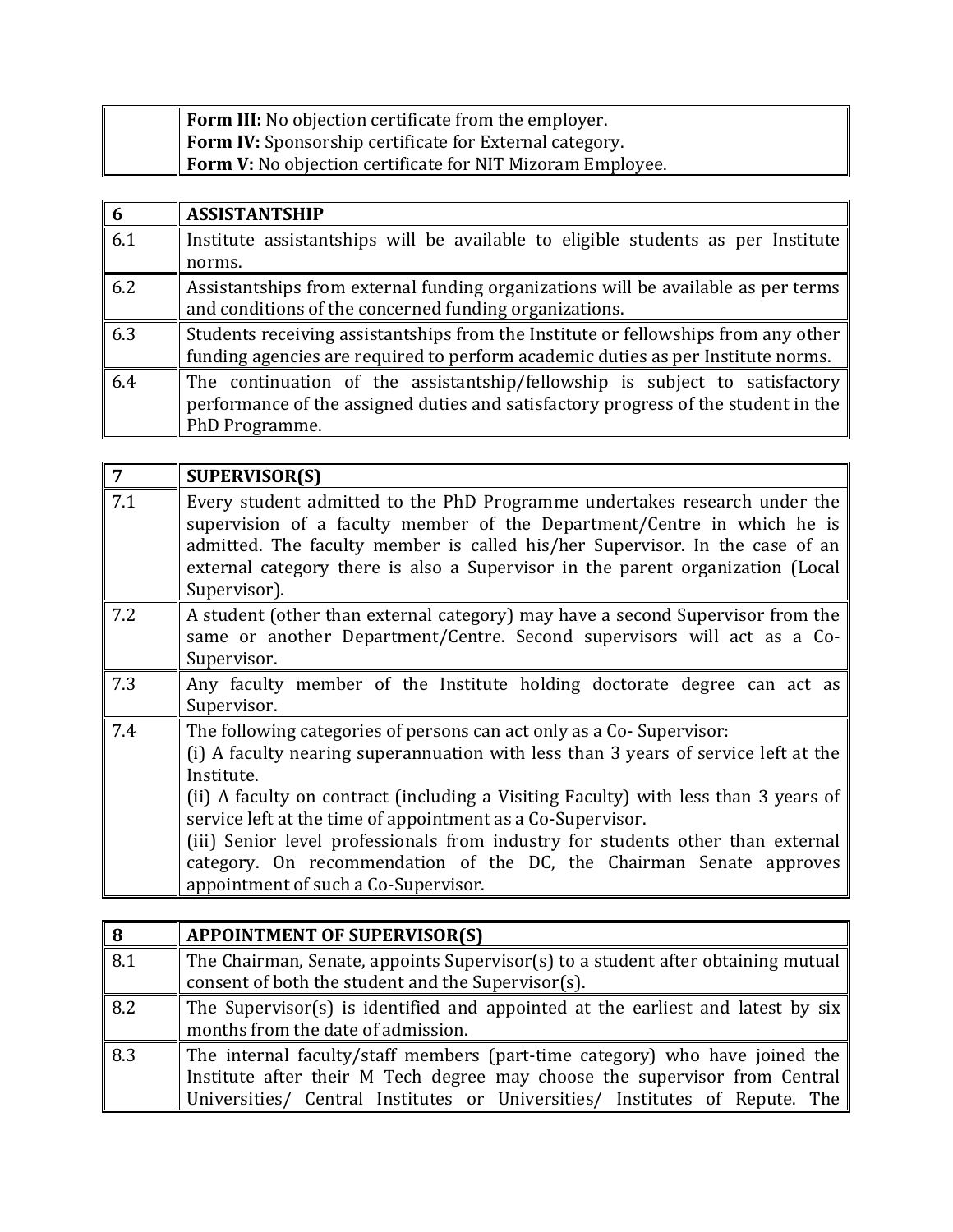|     | candidate has to suggest the name of supervisor along with his /her curriculam |
|-----|--------------------------------------------------------------------------------|
|     | vitae which will be further approved by Chairman, Senate.                      |
| 8.4 | A student under external category has one Supervisor from the                  |
|     | Department/Centre in which he/she is admitted and another from the parent      |
|     | organization (Local Supervisor). On recommendation of the DC, the Chairman,    |
|     | Senate, approves the appointment of the Local Supervisor.                      |

| $\overline{9}$ | <b>CHANGE/ADDITION OF SUPERVISOR(S)</b>                                                                                                                                                                                                                                                                                                                                          |
|----------------|----------------------------------------------------------------------------------------------------------------------------------------------------------------------------------------------------------------------------------------------------------------------------------------------------------------------------------------------------------------------------------|
| 9.1            | If a student has only one Supervisor and the Supervisor goes on leave for more<br>than 15 (fifteen) months, another Supervisor is appointed by the DC. Mutual<br>consent of both the student and Supervisor(s) is taken for such cases.                                                                                                                                          |
| 9.2            | If the Supervisor of a student under external category proceeds on a leave for<br>more than 15 (fifteen) months, the Head of the Department/Centre looks after the<br>routine administrative issues. Otherwise, on recommendation of DC, the<br>Chairman, Senate, may appoint a new Supervisor. Mutual consent of both the<br>student and Supervisor(s) is taken for such cases. |
| 9.3            | The Chairman, Senate may permit a student to change his/her Supervisor(s) for<br>reasons. Mutual consent of the student and supervisor(s)<br>valid<br>and<br>recommendations of the DC are required. Such cases are reported to the Senate.                                                                                                                                      |

| 10   | DOCTORAL COMMITTEE (DC)                                                                                                                                                                                                                                                     |                              |  |  |  |  |  |  |
|------|-----------------------------------------------------------------------------------------------------------------------------------------------------------------------------------------------------------------------------------------------------------------------------|------------------------------|--|--|--|--|--|--|
| 10.1 | To monitor the progress of research of a student, there will be a Doctoral<br>Committee with the following composition:                                                                                                                                                     |                              |  |  |  |  |  |  |
|      | (i) Professor of the Department nominated by the Head $\parallel$<br>of the department/ Professor from other Central<br>Universities/ Central Institutes<br>Universities/<br>or<br><b>Institutes of Repute</b>                                                              | Chairman                     |  |  |  |  |  |  |
|      | (ii) Supervisor(s)                                                                                                                                                                                                                                                          | Member(s)<br>and<br>Convener |  |  |  |  |  |  |
|      | (iii) Two members of the Faculty from the Institute or $\parallel$ Members<br>from other Central Universities/ Central Institutes or<br>Universities/ Institutes of Repute, to be nominated by<br>the concerned department/centre in consultation with<br>the Supervisor(s) |                              |  |  |  |  |  |  |
| 10.2 | The DC is constituted in consultation with the Supervisor(s) within two months<br>from the date of appointment of the Supervisor(s). The list is sent to the Chairman,<br>Senate for approval.                                                                              |                              |  |  |  |  |  |  |
| 10.3 | A faculty member without doctorate degree will not be appointed as DC member.                                                                                                                                                                                               |                              |  |  |  |  |  |  |
| 10.4 | External DC member may attend the meeting/seminar through video conferencing<br>provided they physically attend meetings at least once in two years and during the<br>synopsis seminar.                                                                                     |                              |  |  |  |  |  |  |
| 10.5 | In case, the Chairman DC or any member goes on long leave, resigns or retires                                                                                                                                                                                               |                              |  |  |  |  |  |  |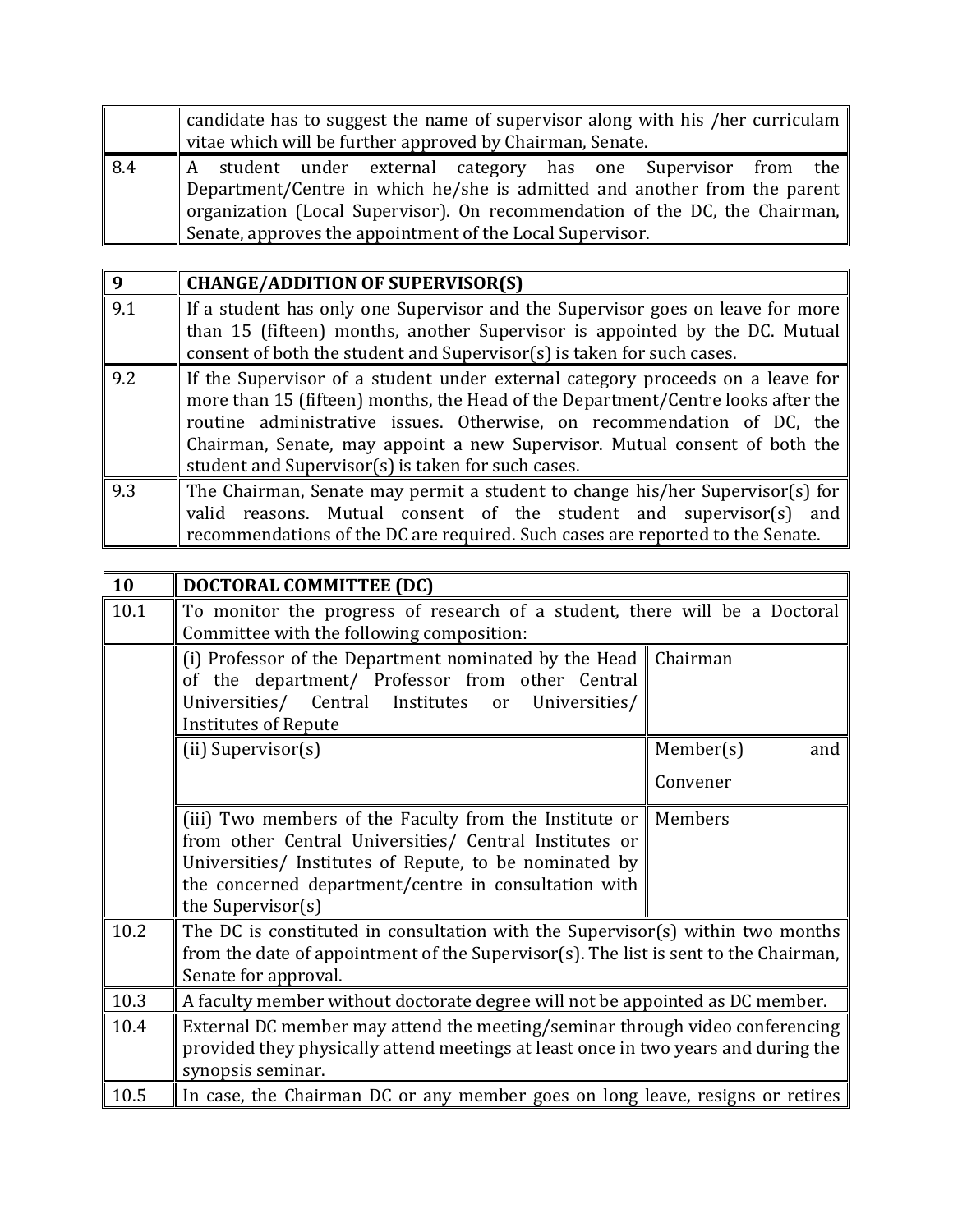| $\parallel$ from the Institute, the Chairman, Senate will appoint another member on the |  |  |  |  |
|-----------------------------------------------------------------------------------------|--|--|--|--|
| suggestion of the Supervisor                                                            |  |  |  |  |

| 11   | <b>COURSE WORK</b>                                                                |
|------|-----------------------------------------------------------------------------------|
| 11.1 | The DC of the student prescribes the courses of study. Supervisor may prescribe   |
|      | courses if the DC is not yet constituted which need to be ratified by the DC.     |
| 11.2 | A student of Engineering/Technology/Science/Humanities & Social Sciences          |
|      | Department with an entry level qualification of two-year Master's degree          |
|      | registers for a minimum of 4 (four) courses amounting to at least 24 credits and  |
|      | has to obtain a CGPA of at least 6.5 on a 10 point scale.                         |
| 11.3 | A student with entry-level qualification other than those under Clause 11.2 above |
|      | registers for a minimum of 6 (six) courses amounting to at least 36 credits and   |
|      | has to obtain a CGPA of at least 6.5 on a 10 point scale.                         |
| 11.4 | A student is expected to complete all course work requirements within two         |
|      | semesters by registering for at least two courses in the first semester. In each  |
|      | semester, the CGPA should not be less than 6.0 on a 10 point scale.               |
| 11.5 | If at the end of any semester, a student maintains a SGPA of 6.0 on a 10 point    |
|      | scale, but fails in a course, he/she is allowed by the concerned department to    |
|      | repeat/substitute it in the following semester(s) with the recommendation of DC.  |
| 11.6 | In exceptional cases, a student may be permitted by the chairman. Senate to       |
|      | undertake one course per semester under self-study/virtual class room mode        |
|      | with proper evaluation mechanism.                                                 |

| $\parallel$ 12 | <b>COMPREHENSIVE EXAMINATION</b>                                                                                                                                                                                                                                                                                |
|----------------|-----------------------------------------------------------------------------------------------------------------------------------------------------------------------------------------------------------------------------------------------------------------------------------------------------------------|
| 12.1           | To test the overall competence and academic preparation of a student in the PhD<br>programme, a Comprehensive Examination is to be conducted within 18 months<br>of joining for students with masters' degree and within 24 months of joining for<br>the students with only Bachelor degree.                    |
| 12.2           | Comprehensive Examination is held only after successful completion of course<br>work requirements.                                                                                                                                                                                                              |
| 12.3           | The mode of Comprehensive Examination (oral or written or both) is decided by<br>the concerned department and is intimated to the students.                                                                                                                                                                     |
| 12.4           | The date of the Comprehensive Examination is informed to the student at least<br>three weeks prior to the date of examination.                                                                                                                                                                                  |
| 12.5           | A student failing in the Comprehensive Examination in the first attempt is given a<br>second attempt scheduled not before one month and not later than six months<br>from the date of the first attempt. If the student fails in the second attempt,<br>he/she is not allowed to continue in the PhD programme. |
| 12.6           | All cases of failure in the Comprehensive Examination are reported to the Senate.                                                                                                                                                                                                                               |
|                |                                                                                                                                                                                                                                                                                                                 |

| $\vert$ 13 | <b>STATE-OF-THE-ART SEMINAR</b>                                                               |
|------------|-----------------------------------------------------------------------------------------------|
| 13.1       | Within 6 months of the successful completion of the Comprehensive Examination, $\parallel$    |
|            | $\parallel$ a student needs to present a State-of-the-Art Seminar (SOAS). The presentation is |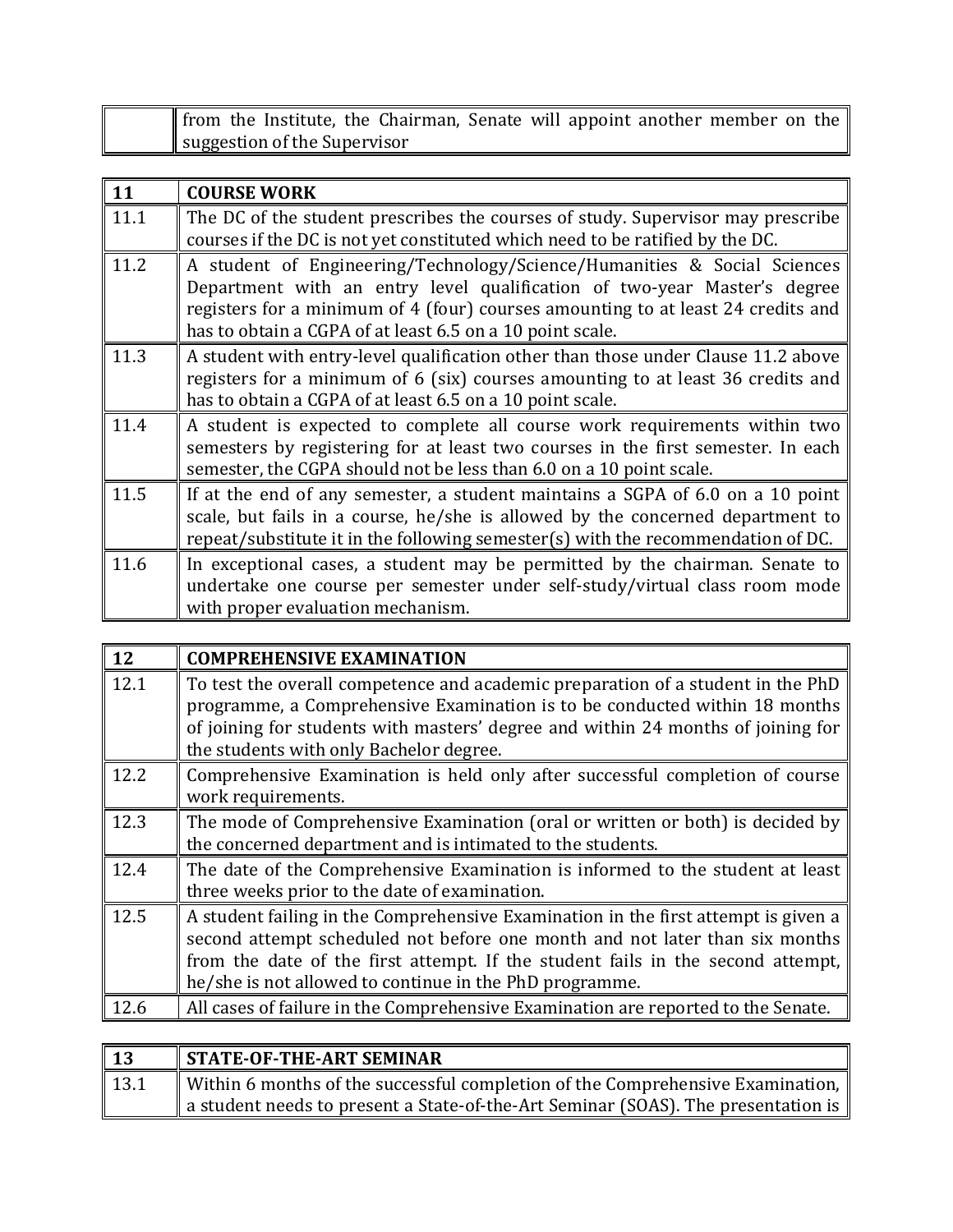|                  | open to all. In this, he/she presents literature survey and broad plan of research<br>work to be under taken. |
|------------------|---------------------------------------------------------------------------------------------------------------|
| $\parallel$ 13.2 | A student should submit a SOAS report to the DC members at least one week<br>before the date of the SOAS.     |
|                  |                                                                                                               |
| $\parallel$ 13.3 | $\parallel$ A report on the successful completion of the SOAS, is to be submitted by the DC to $\parallel$    |
|                  | the Chairman, Senate in the proper format.                                                                    |
| $\vert$ 13.4     | Within a month, a student delivers another SOAS if the first SOAS is not                                      |
|                  | satisfactory.                                                                                                 |

| $\parallel$ 14 | <b>PROGRESS REPORT</b>                                                                                                                                                                                                                          |
|----------------|-------------------------------------------------------------------------------------------------------------------------------------------------------------------------------------------------------------------------------------------------|
| $\sqrt{14.1}$  | After the State-of-the-Art Seminar (clause 13), a student presents his/her<br>progress report in each semester to DC. Such presentations are open to all.                                                                                       |
| 14.2           | The DC reviews the progress and submits a report based on terms of Satisfactory<br>$\mid$ (S) or Un-satisfactory (X) to the Academic section. This report also contains a<br>recommendation for continuation of studentship and/or scholarship. |
| $\vert$ 14.3   | Based on requirement, the DC may fix a minimum number (up to fifteen) of<br>contact days at NIT Mizoram per semester for part-time/external category<br>students for his/her research work.                                                     |

| 15   | <b>ENROLMENT</b>                                                                                                                                                                                                                                                                                                                                                                                                                                                                                                                                               |
|------|----------------------------------------------------------------------------------------------------------------------------------------------------------------------------------------------------------------------------------------------------------------------------------------------------------------------------------------------------------------------------------------------------------------------------------------------------------------------------------------------------------------------------------------------------------------|
| 15.1 | Students of all categories will have to enrol in person every semester on the<br>stipulated date till the submission of their theses.                                                                                                                                                                                                                                                                                                                                                                                                                          |
| 15.2 | They are required to pay the prescribed fees till the submission of their theses<br>within stipulated dates. However, internal faculty/staff members (part-time<br>category) shall be exempted from payment of any tuition fee and other fee except<br>the following:<br>(i) Admission fee (Enrolment cum Registration fee)                                                                                                                                                                                                                                    |
|      | (ii) Thesis evaluation fee                                                                                                                                                                                                                                                                                                                                                                                                                                                                                                                                     |
| 15.3 | A student may be exempted from the prescribed fees for the last semester if<br>he/she submits thesis within 30 days from beginning of the semester.                                                                                                                                                                                                                                                                                                                                                                                                            |
| 15.4 | Semester drop: Up to two semesters drop may be permitted in the entire duration<br>of the PhD Programme on bonafide grounds. Except on medical grounds,<br>semester drop is not permissible before successful completion of Comprehensive<br>Examination by a student. On recommendation of the DC and the concerned<br>department, the Senate approves a semester drop. No assistantship is provided<br>during the period of a semester drop. The period of semester drop is not counted<br>in the prescribed time limit for completion of the PhD Programme. |

| <b>16</b> | CONDUCT AND DISCIPLINE                                                                                                                                                                                  |
|-----------|---------------------------------------------------------------------------------------------------------------------------------------------------------------------------------------------------------|
| 16.1      | Regulations for Conduct and Discipline are common for all students of NIT<br>$\parallel$ Mizoram, and these are the same as those prescribed in the B Tech Rules and $\parallel$<br><b>Regulations.</b> |
| 16.2      | In addition, unauthorized absence for more than one month leads to disciplinary                                                                                                                         |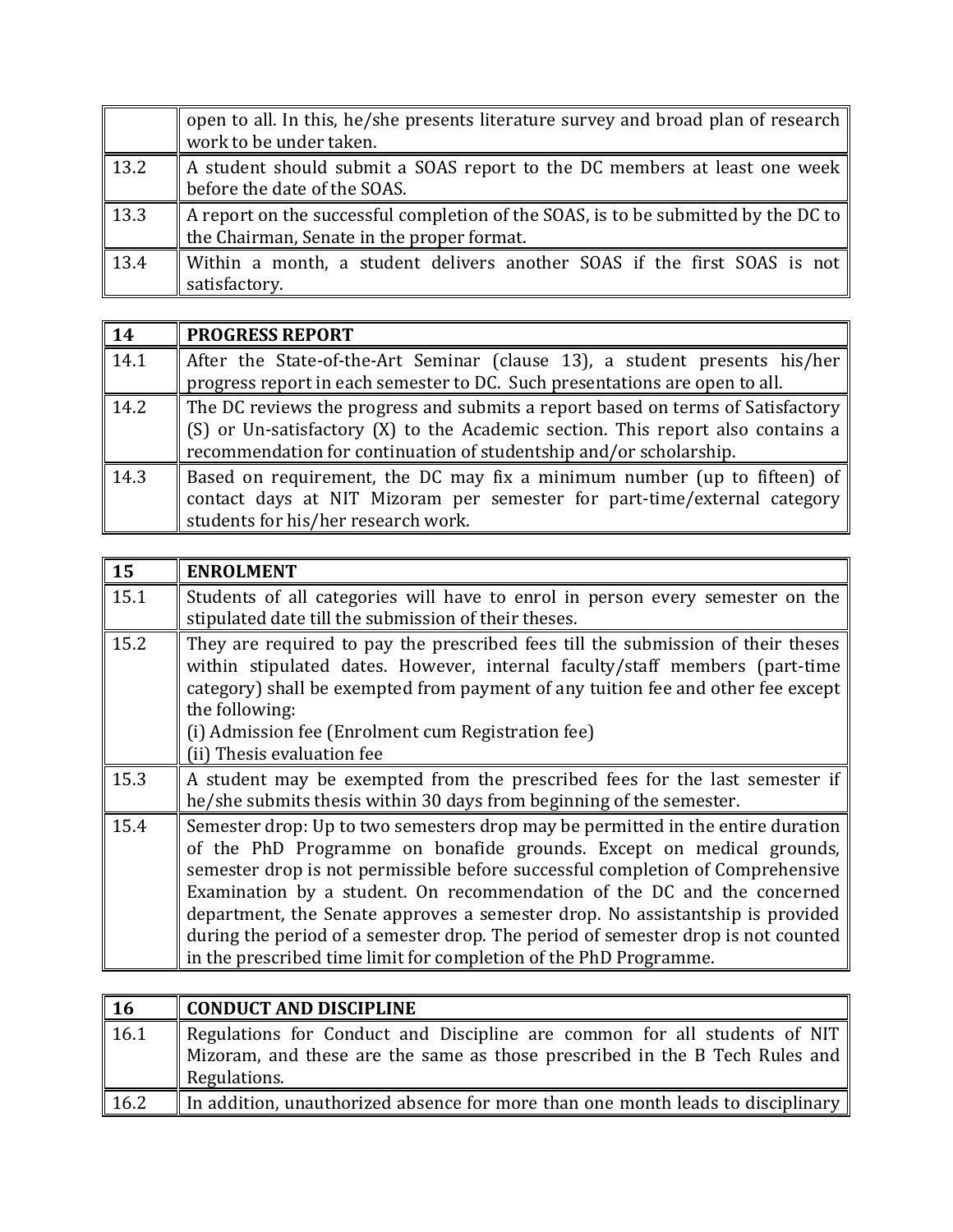|              |  |  |  | action, in the form of reduction of assistantship or even termination of $\parallel$ |  |  |
|--------------|--|--|--|--------------------------------------------------------------------------------------|--|--|
| studentship. |  |  |  |                                                                                      |  |  |

| 17     | <b>LEAVE RULES</b>                                                                                                                                                                                                                                                                                                                                                                                                                                                                                                                                                                                                                                                                                                                                                                                                                                                                    |
|--------|---------------------------------------------------------------------------------------------------------------------------------------------------------------------------------------------------------------------------------------------------------------------------------------------------------------------------------------------------------------------------------------------------------------------------------------------------------------------------------------------------------------------------------------------------------------------------------------------------------------------------------------------------------------------------------------------------------------------------------------------------------------------------------------------------------------------------------------------------------------------------------------|
| 17.1   | <b>Ordinary Leave</b><br>A full-time PhD student is eligible for 30 days leave for every completed year<br>(calculated in terms of two consecutive semesters, from the time of his/her<br>joining the programme). Saturdays, Sundays or holidays during the leave period<br>are counted towards leave, except for prefixed or suffixed holidays.<br>Of the 30 days leave, a maximum of 15 days of leave is permitted in a semester.<br>However, a student can accumulate leave, and avail a maximum of 30 days' leave<br>at a time in a year. The maximum number of carried-over leave, from one<br>completed year to another, is 15 days. Head of the Department/Centre sanctions<br>leave on recommendation of the Supervisor.                                                                                                                                                      |
| 17.2   | <b>Maternity/Paternity Leave</b><br>A student is eligible for 4 months maternity leave or 15 days of paternity leave as<br>applicable only once during the PhD Programme. The Head of the<br>Department/Centre sanctions maternity/paternity leave on recommendation of<br>the Supervisor and submission of a certificate from Medical Officer.                                                                                                                                                                                                                                                                                                                                                                                                                                                                                                                                       |
| 17.3   | <b>Academic leave</b><br>Academic leave is permitted on the following grounds:                                                                                                                                                                                                                                                                                                                                                                                                                                                                                                                                                                                                                                                                                                                                                                                                        |
| 17.3.1 | To attend conferences/seminars/workshops/trainings/short-term courses. A<br>maximum of 20 days of leave is permissible in a calendar year. A maximum of 30<br>days of leave in a semester is permissible for field trips such as data collection,<br>survey work, etc. The Head of the Department/Centre sanctions academic leave<br>on recommendation of the Supervisor. Academic leave exceeding 30 days but up<br>to a maximum of 60 days in a semester is approved by the Chairman, Senate on<br>recommendation of Supervisor.                                                                                                                                                                                                                                                                                                                                                    |
| 17.3.2 | Academic leave of more than 60 days but up to a maximum of 12 months is also<br>permissible to carry out part of the research in another institute/R&D<br>Lab/industry in India or abroad. For sanction of such a leave, a letter of consent<br>from the host institute is required. This leave is permissible only after the student<br>has passed the comprehensive examination and has done part of the research<br>work at NIT Mizoram.<br>On recommendations of the Supervisor, the DC and the Chairman, Senate<br>approves such an academic leave. Such cases are also to be reported to the Senate.<br>A student granted academic leave for one or more semesters, pays prescribed fees<br>in every semester. If a registration date falls during the period of academic leave,<br>a student completes the registration procedures at the expiry of his/her academic<br>leave. |

| 18 | <b>CANCELLATION OF STUDENTSHIP</b>                                              |
|----|---------------------------------------------------------------------------------|
|    | The PhD studentship is liable to be cancelled for any of the following reasons: |
|    | $\parallel$ (i) Giving false information at the time of application/admission.  |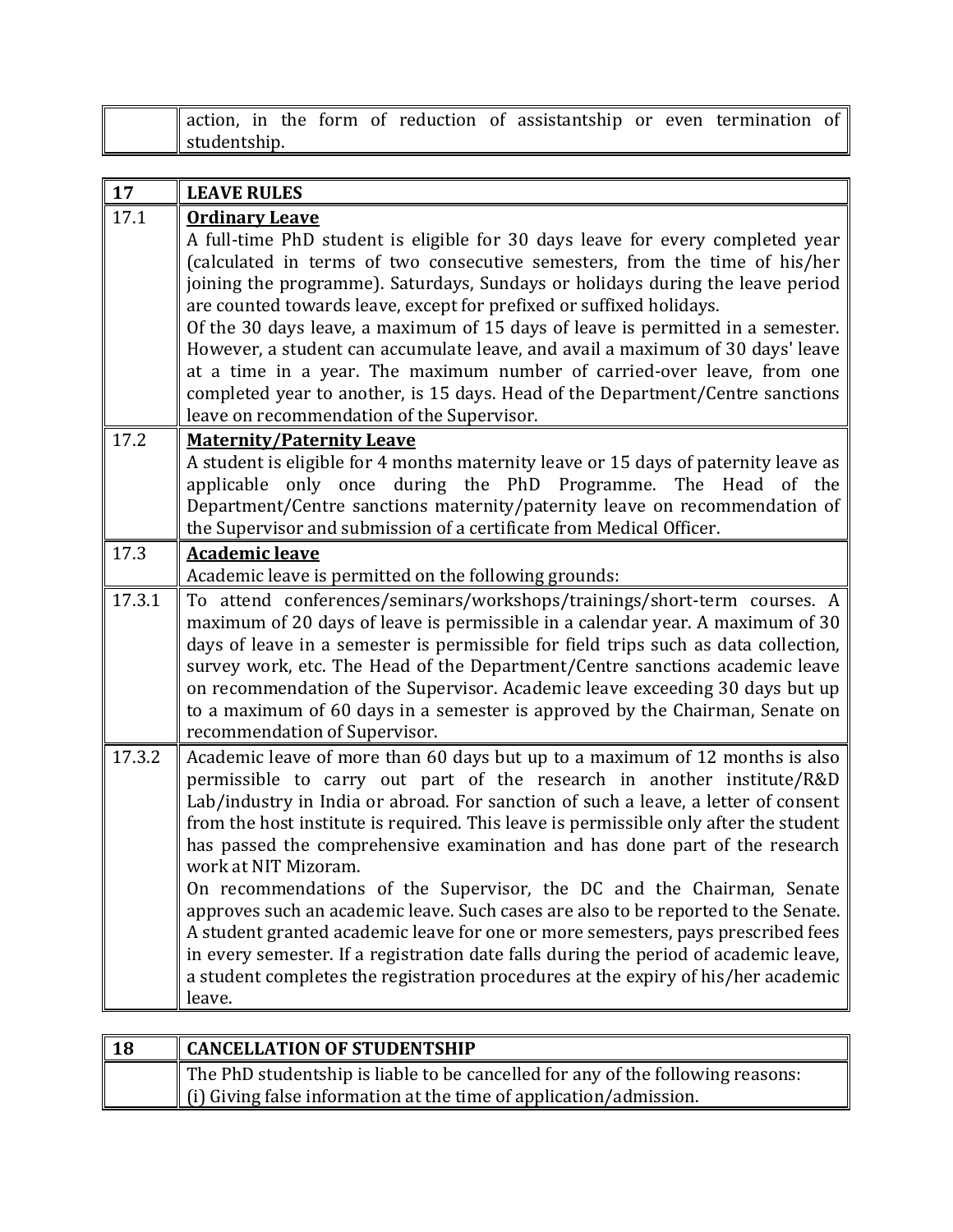| $\parallel$ (ii) Not conforming to the regulations of the programme.    |
|-------------------------------------------------------------------------|
| (iii) Failure in coursework requirement.                                |
| $\parallel$ (iv) Failure in Comprehensive Examination.                  |
| $\parallel$ (v) Consistent lack of progress in research.                |
| (vi) Violation of discipline and conduct rules of the Institute.        |
| $\parallel$ (vii) Not submitting a thesis within the stipulated period. |
| (viii) Not enrolling for a semester within stipulated dates.            |

| 19 | DURATION OF THE PHD PROGRAMME                                                         |
|----|---------------------------------------------------------------------------------------|
|    | The duration of the PhD programme is as follows:                                      |
|    | $\ $ (i) The minimum duration of the PhD Programme (excluding dropped                 |
|    | semester(s)/maternity leave) is four semesters for FULL TIME candidates and six       |
|    | semesters for PART-TIME candidates from the date of admission.                        |
|    | $\parallel$ (ii) The maximum duration of the PhD programme is 5 years for a FULL TIME |
|    | student and 6 years for a PART TIME student from the date of admission.               |

| <b>20</b> | <b>PUBLICATION</b>                                                                         |
|-----------|--------------------------------------------------------------------------------------------|
|           | The candidates are expected to publish at least two papers in reputed journals out $\vert$ |
|           | of which at least one publication in the SCI Journalm in his/her field of research         |
|           | and present their research findings at national/international level conferences            |
|           | during their tenure.                                                                       |

| 21   | <b>SYNOPSIS OF THESIS</b>                                                                                                                                                                                                             |
|------|---------------------------------------------------------------------------------------------------------------------------------------------------------------------------------------------------------------------------------------|
| 21.1 | Prior to the submission of the thesis, a student submits the synopsis of thesis and<br>a draft copy of the thesis to the DC. The synopsis contains outline of the thesis.                                                             |
| 21.2 | The student makes a presentation of his/her thesis work before the DC in an open<br>seminar (named as Synopsis Seminar). The synopsis is submitted one week<br>before the Synopsis Seminar date.                                      |
| 21.3 | If the DC approves the synopsis and draft copy of the thesis, the student is allowed<br>to submit the synopsis of the thesis. The DC sends report of the Synopsis Seminar<br>and Synopsis to the Chairman, Senate.                    |
| 21.4 | If a student fails to submit the thesis within 3 months from the date of the<br>Synopsis Seminar, he /she shall present another Synopsis seminar. His /Her<br>synopsis has to be approved by the DC and sent to the Chairman, Senate. |

| $\overline{22}$   | <b>PANEL OF EXAMINERS</b>                                                                                                                                                                                                                                           |
|-------------------|---------------------------------------------------------------------------------------------------------------------------------------------------------------------------------------------------------------------------------------------------------------------|
| $\overline{22.1}$ | At least fifteen days prior to the submission of the thesis, the DC submits a panel<br>of eight examiners to the Chairman, Senate in the prescribed format. The<br>Chairman, Senate appoints two examiners as external experts to examine a thesis.                 |
| $\sqrt{22.2}$     | The list of examiners remains confidential with the Academic Section. The<br>Academic Section makes all correspondence with the examiners. The name of the<br>examiners is made available to the thesis Supervisor(s) after both the reports<br>have been received. |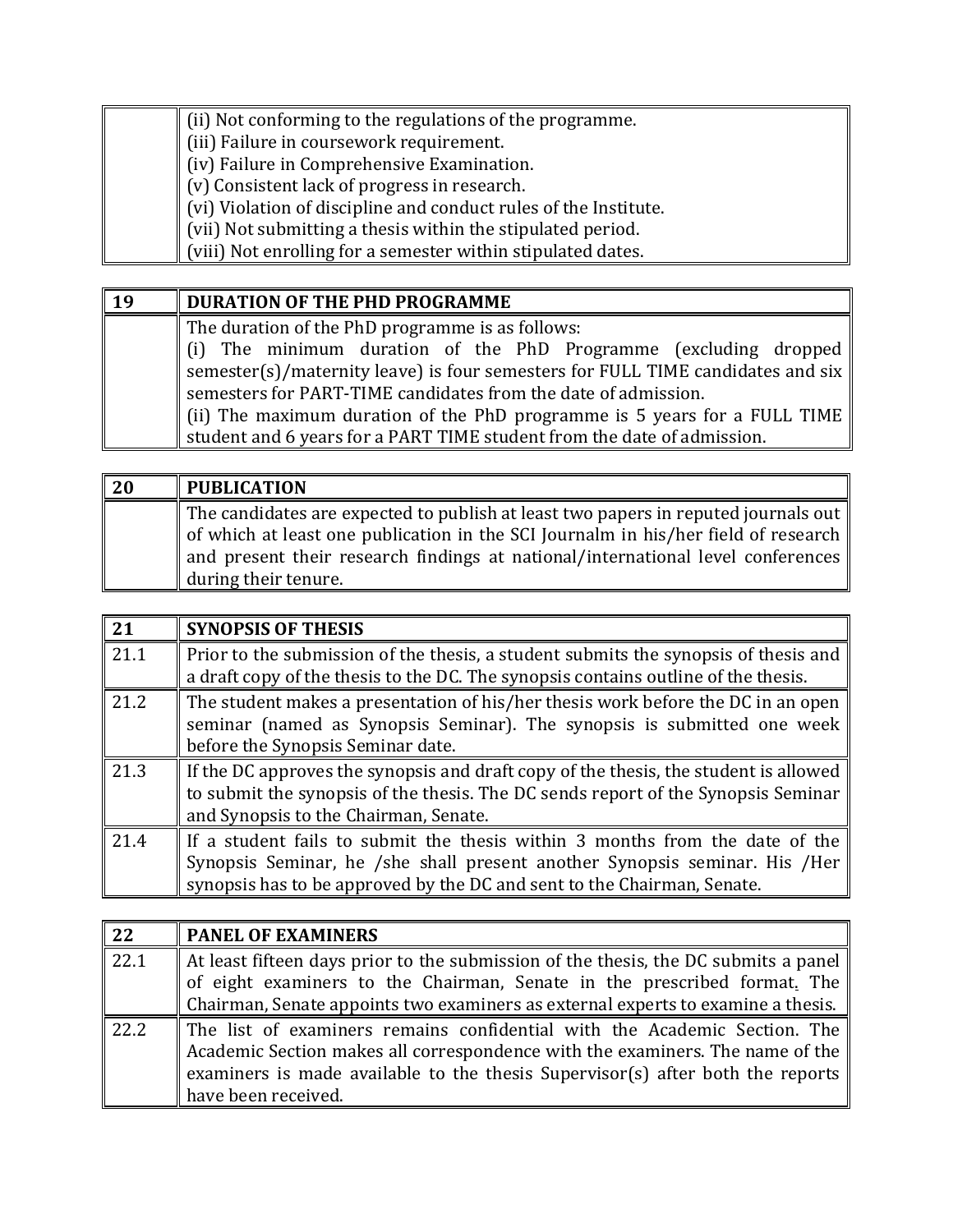| 23   | <b>SUBMISSION OF THESIS</b>                                                                                                                                     |
|------|-----------------------------------------------------------------------------------------------------------------------------------------------------------------|
| 23.1 | After successful completion of Synopsis Seminar, the DC will recommend the                                                                                      |
|      | submission of thesis.                                                                                                                                           |
| 23.2 | Within three months of the acceptance of the synopsis by the DC, the student<br>submits five (or six, if there are two supervisors) copies of his/her thesis in |
|      | prescribed format to the Academic Section along with a soft copy of the thesis.                                                                                 |

| 24     | <b>THESIS REPORTS</b>                                                                                                                                                                                                                                                                  |
|--------|----------------------------------------------------------------------------------------------------------------------------------------------------------------------------------------------------------------------------------------------------------------------------------------|
| 24.1   | Examiners are expected to send reports on the thesis within two months from the<br>date of receipt of the thesis.                                                                                                                                                                      |
| 24.2   | If an examiner does not send his/her report within two months, reminders are<br>sent. If the report is not received within four months (in spite of reminders), the<br>Chairman, Senate may replace the examiner.                                                                      |
| 24.3   | If both the thesis examiners recommend the thesis for award of the PhD degree,<br>the Chairman, Senate approves the conduct of Oral examination. Corrections in<br>the thesis, responses to comments of examiners are to be ratified by the DC.                                        |
| 24.4   | If an examiner suggests re-submission of the thesis, the student is allowed to<br>resubmit the thesis after due revision within the time stipulated by the DC.                                                                                                                         |
| 24.5   | If one examiner recommends the thesis, and the other rejects, then the chairman<br>senate under DC's recommendation may ask the student to modify the thesis as<br>suggested within six months. The modified thesis is sent again to the same<br>examiner with a request to review it. |
| 24.6   | If both the examiners do not recommend the thesis for the award, the reports are<br>sent to the DC which can decide on one of the following based on their<br>assessment.                                                                                                              |
| 24.6.1 | If the DC is satisfied with the work already done and the contents of the thesis<br>already submitted, it may request the Chairman, Senate that the thesis may be<br>sent to another set of examiners.                                                                                 |
| 24.6.2 | The DC may advise the student for augmenting the research done and re-submit<br>the synopsis. If both the examiners do not recommend the thesis for the award for<br>second time, the student is not awarded the degree and the registration is<br>cancelled.                          |

| 25   | <b>ORAL EXAMINATION</b>                                                                                                |           |
|------|------------------------------------------------------------------------------------------------------------------------|-----------|
| 25.1 | In the oral examination, the student makes an oral presentation on his/her thesis.<br>The presentation is open to all. |           |
| 25.2 | The following is the composition of the Oral Examination Board (OEB).                                                  |           |
|      | Chairman of the DC                                                                                                     | Chairman  |
|      | Supervisor(s)                                                                                                          | Member(s) |
|      | One External Examiner of the Thesis                                                                                    | Member    |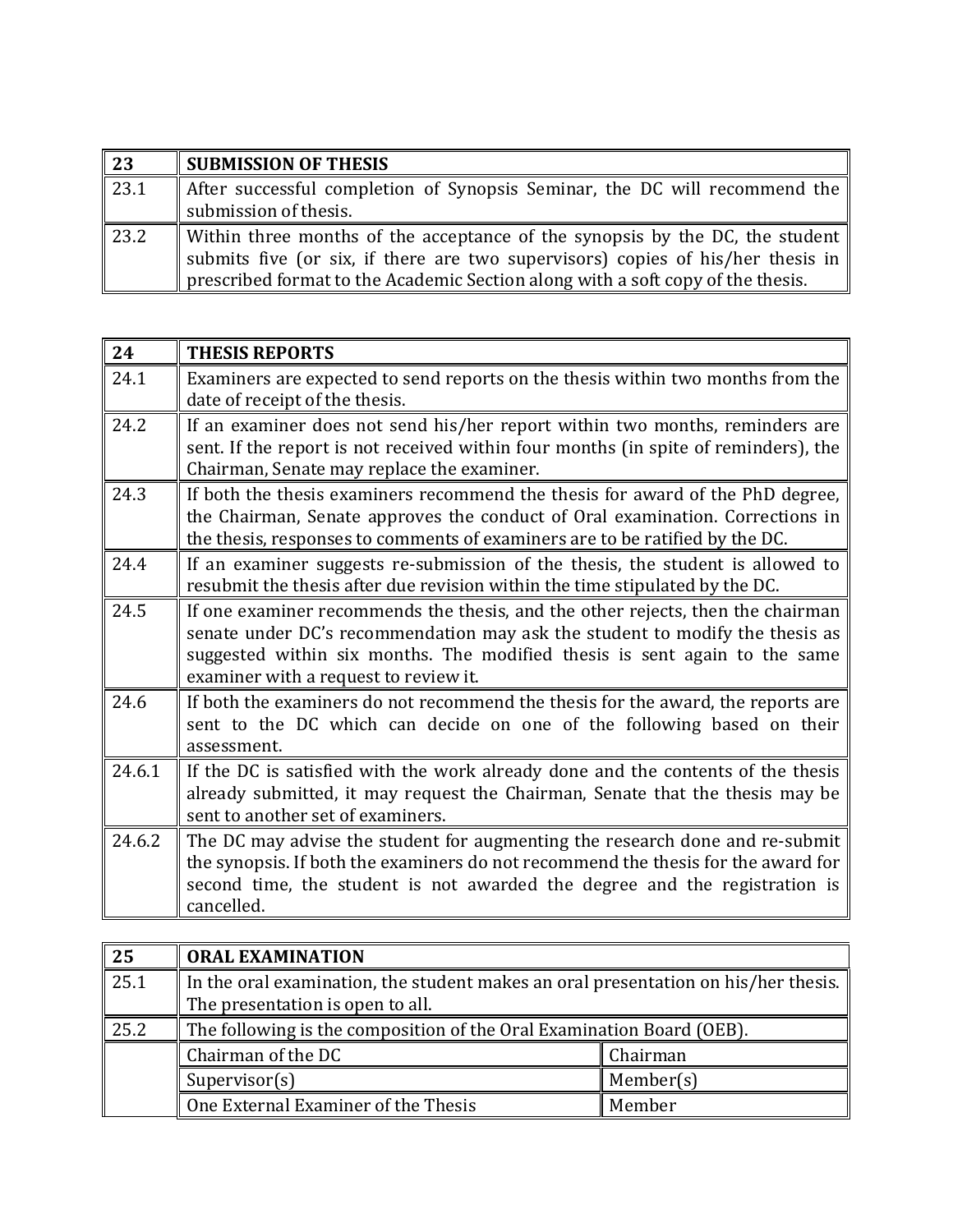|      | The other members of the DC of the student will be invitees to the Oral<br>Examination.                                                                                                                                                                                    |
|------|----------------------------------------------------------------------------------------------------------------------------------------------------------------------------------------------------------------------------------------------------------------------------|
| 25.3 | The OEB conducts the defence of the thesis by the candidate ensuring that he/she<br>answers all the queries of the thesis examiners satisfactorily.                                                                                                                        |
| 25.4 | If the OEB finds the performance of the student unsatisfactory, the student will be $\parallel$<br>asked to reappear for another oral examination at a later date (not earlier than a<br>month and not later than six months from the date of the first oral examination). |
| 25.5 | If the OEB finds the performance of the student unsatisfactory on the second<br>occasion also, then the matter will be referred to the Senate for a decision.                                                                                                              |

| <b>26</b> | <b>AWARD OF PhD DEGREE</b>                                                                           |
|-----------|------------------------------------------------------------------------------------------------------|
|           | If the OEB recommends award of the degree, a student will be awarded the PhD                         |
|           | $\parallel$ degree on the recommendation of the Senate with the approval of the Board of $\parallel$ |
|           | Governors of the Institute.                                                                          |

| 27            | <b>HONORARIUM AND TA/DA</b>                                                              |
|---------------|------------------------------------------------------------------------------------------|
| $\sqrt{27.1}$ | The external examiner and external members of DC shall be paid honorarium as             |
|               | well as TA/DA as per Institute norms.                                                    |
| $\vert$ 27.2  | <b>Both the external examiners shall be paid honorarium for thesis evaluation as per</b> |
|               | Institute norms.                                                                         |

| 28   | <b>OTHER MATTERS</b>                                                                                               |
|------|--------------------------------------------------------------------------------------------------------------------|
| 28.1 | All other matters not covered by the clauses above shall be referred to the Senate.                                |
| 28.2 | Any legal matter relating to Rules and Regulation shall be subjected to<br>   jurisdictions of Court(s) in Aizawl. |

#### **FORM I SPONSORSHIP LETTER**

(This should by typed on the letter head of the sponsoring organisation) Reference No

Date:

To,

The Director

National Institute of Technology Mizoram

#### **Sub: Sponsoring an Employee for PhD Programme**

Dear Sir,

We hereby sponsor the candidature of Mr/Ms ...............................who is an employee in our organisation, for joining PhD Programme in ......................at your Institute as a full time student. It is certified that he/she has completed 1(One) year of service in our organization/institute as a regular employee. We shall relieve him/her of his/her duties in the organisation during the tenure of PhD programme.

Signature and seal of the Sponsoring Authority

#### **FORM II**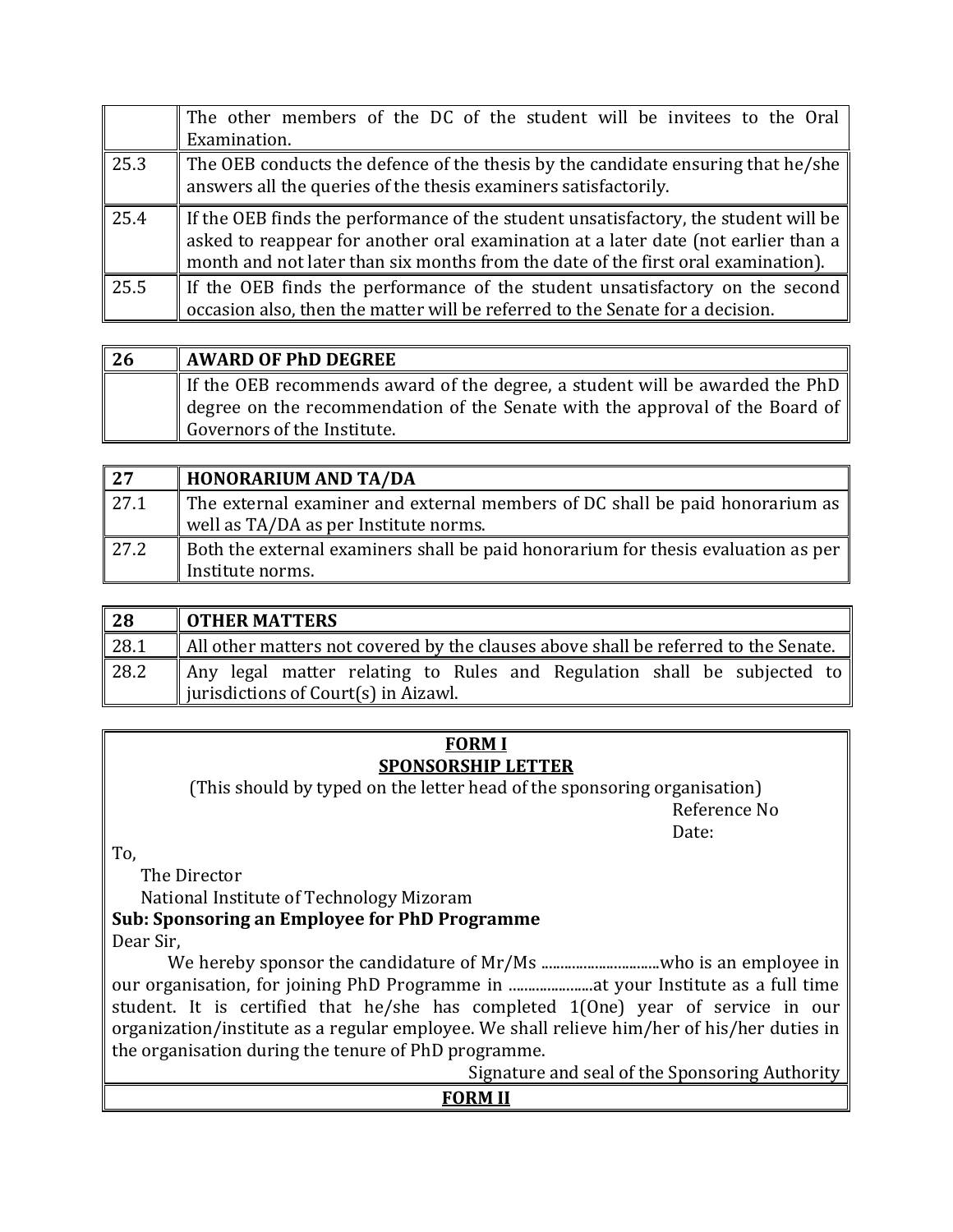#### **NO-OBJECTION CERTIFICATE FOR NIT MIZORAM PROJECT STAFF**

(This should be typed on the letterhead of the of NIT Mizoram)

Reference No Date:

To,

The Director

National Institute of Technology Mizoram

### **Sub: No-Objection Certificate for NIT Mizoram Project Staff**

Dear Sir,

The Department of ..........................., has no objection if Mr./Ms./Mrs............................ a project employee in the project ................under.................department, is admitted to the PhD programme in ..................

Principal Investigator of the concerned project has agreed to allow him/her to attend classes/research work during the PhD programme.

Signature and seal of the Head of the Department

## **FORM III**

## **NO-OBJECTION CERTIFICATE FOR PART-TIME STUDENTS**

(This should be typed on the letter head of the sponsoring organization)

Reference No Date:

To,

The Director

National Institute of Technology Mizoram

#### **Sub: No-Objection Certificate**

Dear Sir,

We have no objection if Mr./Ms./Mrs. ...............an employee in our organization, is admitted to the PhD programme in ............... at your institute as a PART-TIME student. It is certified that he/she has completed one year of service in our organization/institute as a regular employee. We shall grant him/her leave of absence to attend classes/research works at NIT Mizoram during the PhD programme.

Signature and seal of the Sponsoring Authority

#### **FORM IV SPONSORSHIP CERTIFICATE OF EXTERNAL REGISTRATION**

(This should be typed on the letterhead of the sponsoring organization)

Reference No Date:

To,

The Director

National Institute of Technology Mizoram

**Sub: Sponsoring an Employee for PhD Programme for External registration**

- 1. Name and Address of the sponsoring organization:
- 2. Designation of the applicant:
- 3. Present status of the applicant:
- 4. List of Division/Section where research work is proposed to be done: